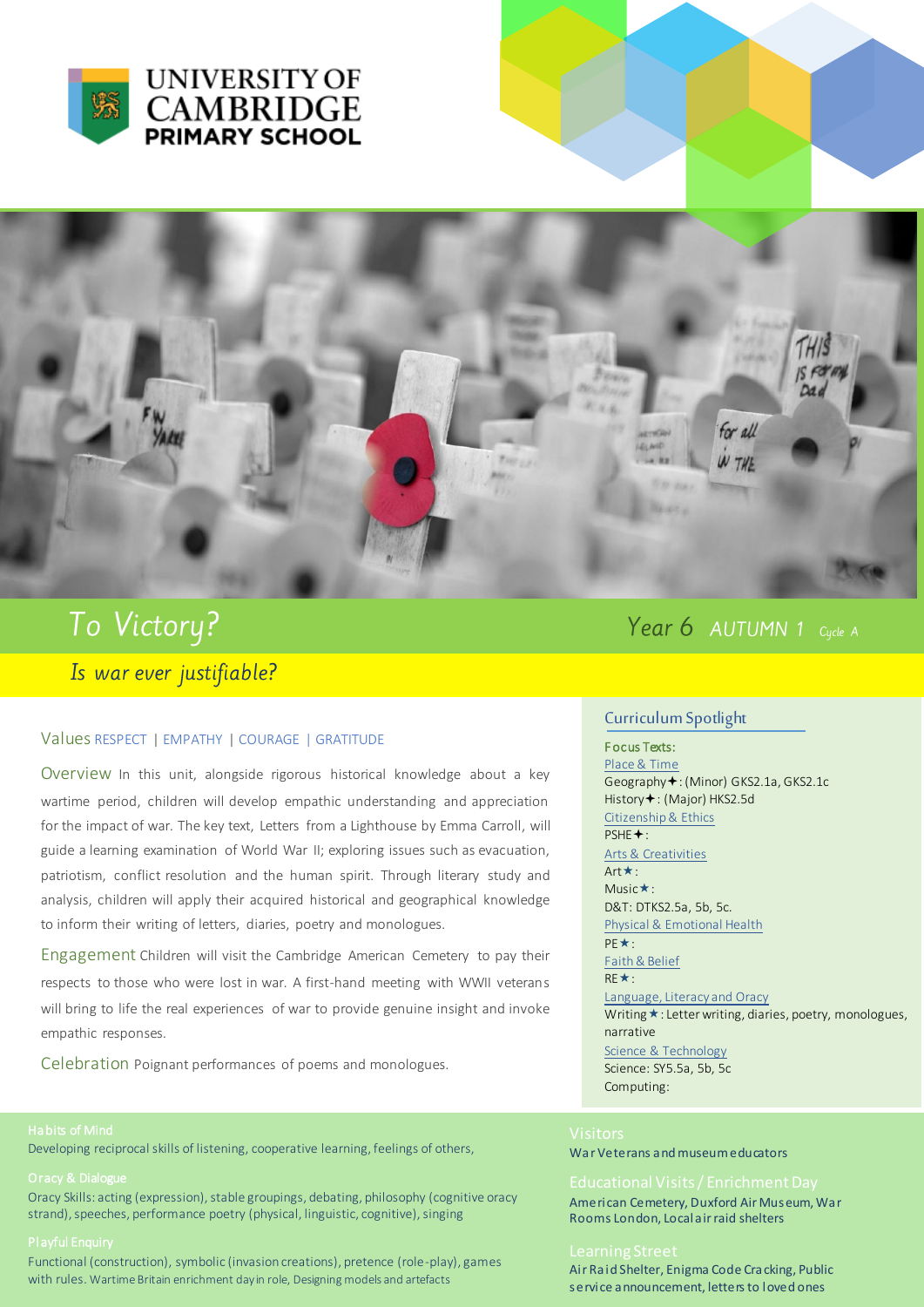

Topic Title: To Victory? Enquiry Question: Is war ever justified?

Focus Texts: Letters from a lighthouse

| Subject                               |                      | <b>Learning Journey</b>  |                                                                                                                                                                                                                                                                                    |                                         |                                                                                                                                                                                                                                                                                          |                                                     |                                                        |  |  |
|---------------------------------------|----------------------|--------------------------|------------------------------------------------------------------------------------------------------------------------------------------------------------------------------------------------------------------------------------------------------------------------------------|-----------------------------------------|------------------------------------------------------------------------------------------------------------------------------------------------------------------------------------------------------------------------------------------------------------------------------------------|-----------------------------------------------------|--------------------------------------------------------|--|--|
|                                       |                      | Week 1                   | Week <sub>2</sub>                                                                                                                                                                                                                                                                  | Week 3                                  | Week 4                                                                                                                                                                                                                                                                                   | Week 5                                              | Week 6                                                 |  |  |
| Arts &<br>Creativities                | Art                  | $\star$                  | $\star$                                                                                                                                                                                                                                                                            | $\star$                                 | $\star$                                                                                                                                                                                                                                                                                  | $\star$                                             | $\star$                                                |  |  |
|                                       | Music                | $\star$                  | $\star$                                                                                                                                                                                                                                                                            | $\star$                                 | $\star$                                                                                                                                                                                                                                                                                  | $\star$                                             | $\star$                                                |  |  |
| Language,<br>Literacy &<br>Oracy      | Key texts            |                          | Letters from a lighthouse                                                                                                                                                                                                                                                          |                                         |                                                                                                                                                                                                                                                                                          |                                                     |                                                        |  |  |
|                                       | Oracy                | <b>Oracy Assessments</b> | Role-play                                                                                                                                                                                                                                                                          | Drama                                   | Group task                                                                                                                                                                                                                                                                               | Performance Poetry                                  |                                                        |  |  |
|                                       | Writing              |                          | Letter writing                                                                                                                                                                                                                                                                     | Diary                                   | Poetry                                                                                                                                                                                                                                                                                   | Narrative (monologue)                               |                                                        |  |  |
|                                       | Spelling             |                          | Year 3/4 common exception<br>words                                                                                                                                                                                                                                                 | Year 3/4 spelling patterns<br>review    | Year 5 common exception words                                                                                                                                                                                                                                                            | Year 5 spelling patterns review                     | Prefix and suffixes                                    |  |  |
|                                       | Grammar              |                          | Sentence structure<br>Capital letters, full stops,<br>question marks, exclamation<br>marks                                                                                                                                                                                         | Apostrophes                             | Subordinate clauses<br>Commas<br>Paragraphs                                                                                                                                                                                                                                              | Relative clauses<br>(who, which, where, when, that) | Fronted adverbials<br>Similes                          |  |  |
| Mathem<br>atics                       | Maths                |                          | Place Value   Addition &<br>Subtraction                                                                                                                                                                                                                                            | Place Value   Addition &<br>Subtraction | Place Value   Addition &<br>Subtraction                                                                                                                                                                                                                                                  | Place Value   Addition &<br>Subtraction             | Measurement (inc. imperial<br>and metric measurements) |  |  |
| Science &<br>Technology               | Science              |                          | Forces SY5.5a                                                                                                                                                                                                                                                                      |                                         | Forces SY5.5b                                                                                                                                                                                                                                                                            |                                                     | Forces SY5.5c                                          |  |  |
|                                       | Computing            |                          |                                                                                                                                                                                                                                                                                    |                                         |                                                                                                                                                                                                                                                                                          |                                                     |                                                        |  |  |
| Place & Time                          | Geography $\bigstar$ |                          | GKS2.1a * locate the world's<br>countries, using maps to focus<br>on Europe (including the<br>location of Russia) and North<br>and South America,<br>concentrating on their<br>environmental regions, key<br>physical and human<br>characteristics, countries, and<br>major cities |                                         | GKS2.1c * identify the position and<br>significance of latitude, longitude,<br>Equator, Northern Hemisphere,<br>Southern Hemisphere, the Tropics of<br>Cancer and Capricorn, Arctic and<br>Antarctic Circle, the Prime/Greenwich<br>Meridian and time zones (including<br>day and night) |                                                     |                                                        |  |  |
|                                       | History $\bigstar$   |                          | <b>HKS2.5d</b> a local history study                                                                                                                                                                                                                                               |                                         |                                                                                                                                                                                                                                                                                          |                                                     |                                                        |  |  |
| Physical<br>&<br>Emotiona<br>  Health | PE                   |                          |                                                                                                                                                                                                                                                                                    |                                         |                                                                                                                                                                                                                                                                                          |                                                     |                                                        |  |  |
| Citiz<br>enshi<br>Ethic<br>s          | <b>PSHE</b>          |                          |                                                                                                                                                                                                                                                                                    |                                         |                                                                                                                                                                                                                                                                                          |                                                     |                                                        |  |  |